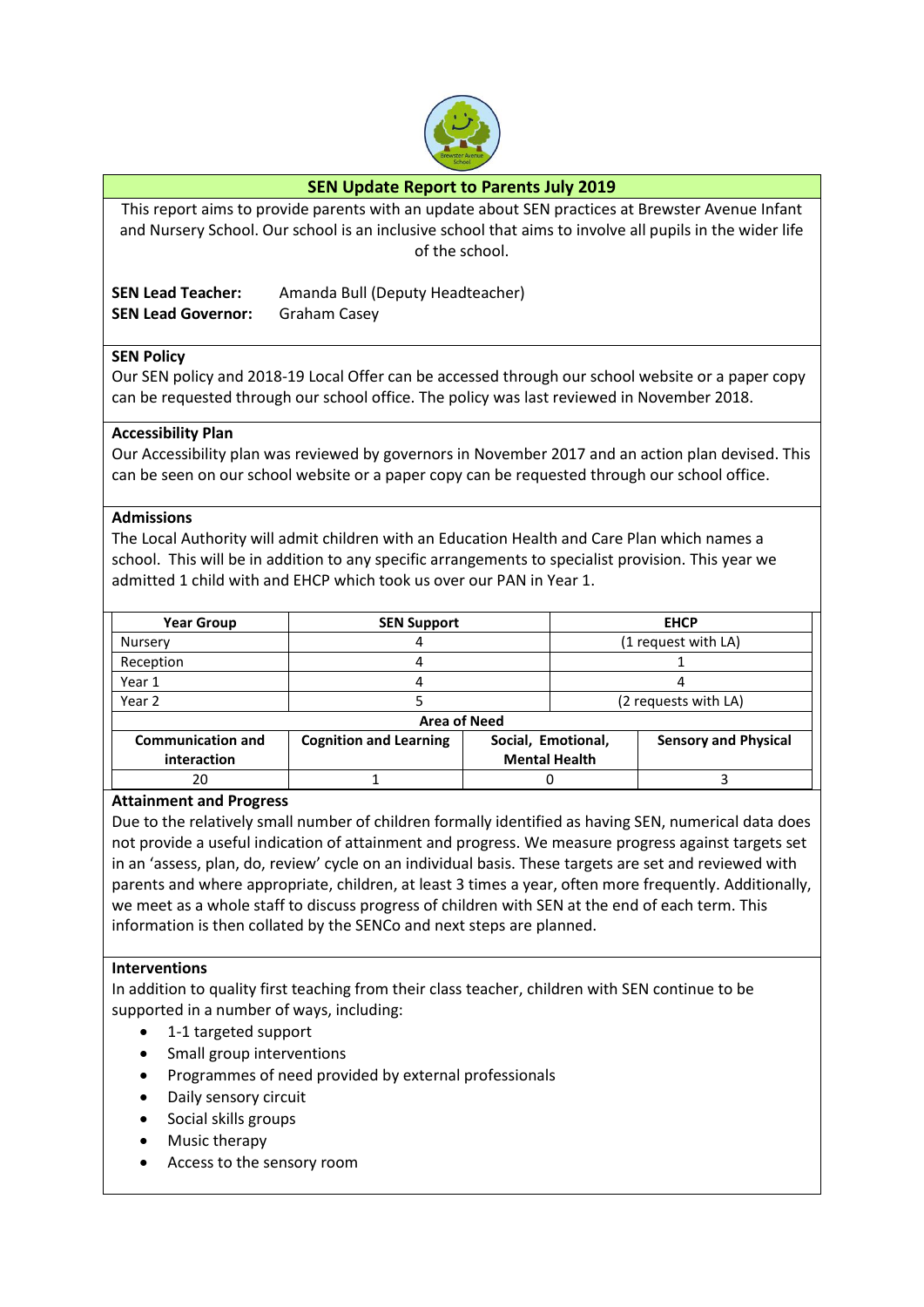

# **Pupil Involvement**

Where possible, children are involved in setting and reviewing their targets. Where appropriate, they also contribute to their reviews, often using PECs.

#### **Parental Involvement**

The support of parents is greatly valued. Parents are invited to set and review Coordinated Plans termly with the SENCo, class teachers and teaching assistants.

Annual reviews for children with Statements of Special Educational Needs/EHCP involve external agencies as well and are led by the SENCo or Local Authority SEN team.

Home/School books are used for daily communication as appropriate.

Parents are able to talk to key staff at the beginning and end of the school day.

This report has been produced in consultation with parents.

We work with "Family Voice" a charity who support families of children with SEN.

### **Collaboration**

The school works in a triad with the 2 other Peterborough infant schools, working on the outcomes from The London SEN Audit tool. These visits have allowed sharing of good practice and regular professional dialogue between SENCos.

### **Governor Involvement**

Graham Casey (named SEN Governor) meets with Amanda Bull. During his visits to school he:

- Reviewed attainment and progress
- Discussed impact of new initiatives
- Reviewed individual case studies
- Met children and observes them learning

### **Multi-Agency Support**

Throughout the year the following professionals have supported pupils with special educational needs in the school:

- Educational Psychologist
- CAMHs
- Speech and Language Therapist
- Autism Outreach Teacher
- School Nurse
- Occupational Therapist
- Social Workers
- Sensory Impairment Service
- Project for Schools Mental Health team

### **Transition Arrangements**

We work closely with the neighbouring preschools, our feeder junior school and other local receiving primary schools to ensure that there was a smooth transition for all our children with SEN. This included extra visits to the school for individual children, key staff visiting and observing children in current provision and visual aids such as photobooks and social stories.